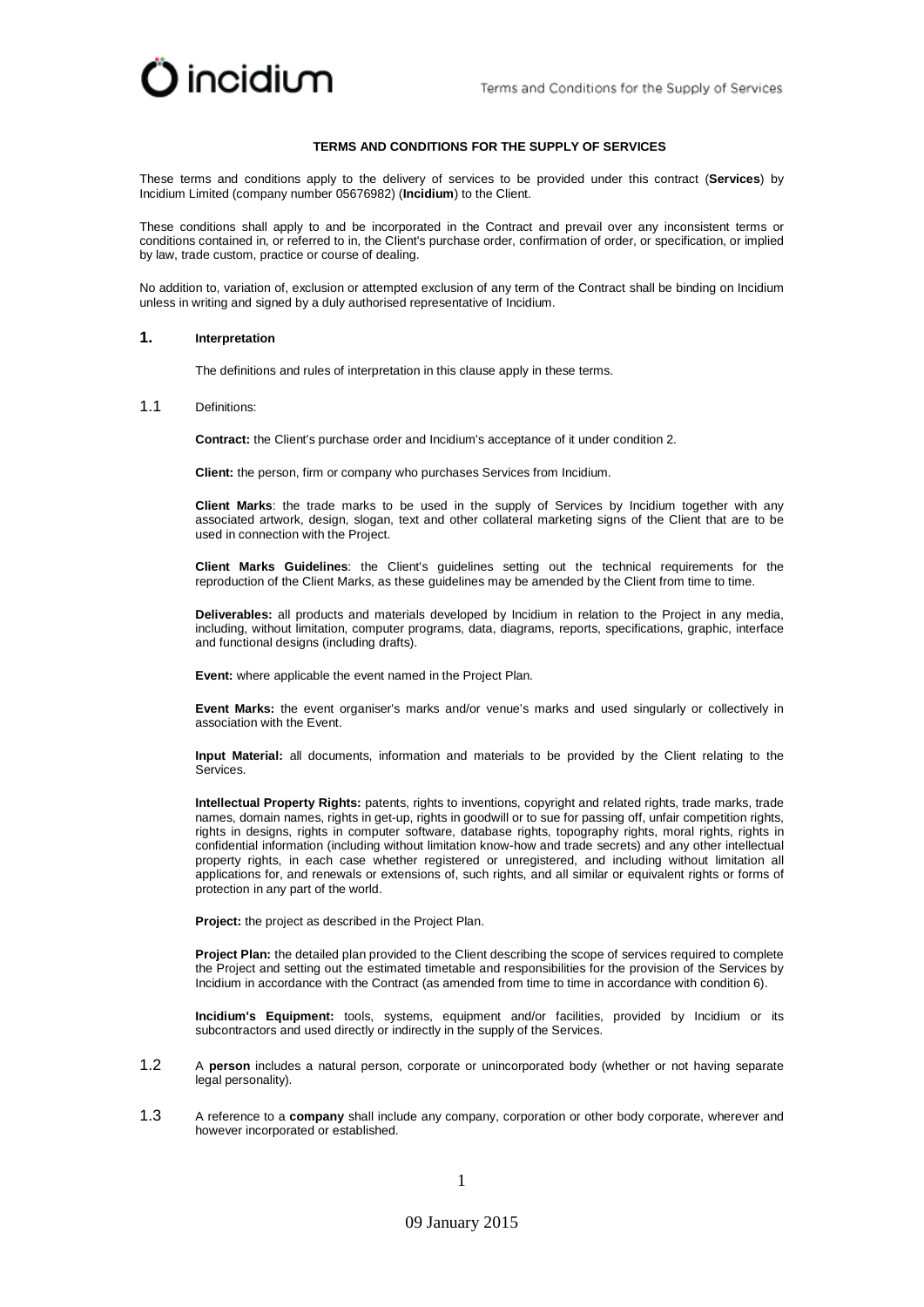

1.4 Unless the context otherwise requires, words in the singular shall include the plural and in the plural include the singular.

# <span id="page-1-0"></span>**2. Effect of purchase order**

The Client's purchase order constitutes an offer by the Client to purchase the Services specified in it on these conditions; accordingly, the execution and return of the acknowledgement copy of the purchase order form by Incidium, or Incidium's commencement or execution of work pursuant to the purchase order, shall establish a contract for the supply and purchase of those Services on these conditions. The Client's standard terms and conditions (if any) attached to, enclosed with, or referred to in, the purchase order shall not govern the Contract.

## **3. Supplier's obligations**

- 3.1 Incidium shall use reasonable endeavours to manage and complete the Project, and to deliver the Deliverables to the Client, in accordance in all material respects with the Project Plan.
- 3.2 Incidium shall use reasonable endeavours to meet the performance dates specified in the Project Plan, but any such dates shall be estimates only and time shall not be of the essence of the Contract.
- 3.3 Incidium shall appoint a project manager (**Incidium's Project Manager**) who shall have authority to contractually bind Incidium on all matters relating to the Project. Incidium shall use reasonable endeavours to ensure that the same person acts as Incidium's Project Manager throughout the Project, but may replace him/her from time to time where reasonably necessary in the interests of Incidium's business.
- 3.4 Incidium shall use the Client Marks and Event Marks and other branding materials provided by the Client in accordance with the Client Marks Guidelines (where provided) and to apply any legal notices as required by the Client or as set out in the Client Marks Guidelines on applicable Deliverables.
- 3.5 Incidium shall not be liable for any modification or alteration to the Deliverables made by the Client and does not warrant that the Deliverables will be uninterrupted and error free.
- 3.6 Incidium shall not be responsible for any delays, delivery failures, or any other loss or damage resulting from the transfer of data over communication networks and facilities, including the internet and the Client acknowledges that the Services may be subject to limitations, delays and other problems inherent in the use of such communication facilities.

### **4. Client's obligations**

- 4.1 The Client shall:
	- (a) co-operate with Incidium in all matters relating to the Project and appoint the project manager (**Client's Project Manager**), who shall have the authority to contractually bind the Client on matters relating to the Project;
	- (b) provide Incidium with necessary login and access details to any network, portal, data feed or other similar programme necessary for it to perform the Services;
	- (c) provide, in a timely manner, such In-put Material, assets and other information as Incidium may reasonably require, and ensure that it is accurate in all material respects;
	- (d) be responsible (at its own cost) for preparing and maintaining the relevant premises for the supply of the Services;
	- (e) maintain all necessary licences and consents and comply with all relevant legislation required for Incidium to perform the Services;
	- (f) keep, insure (if requested by Incidium) and maintain Incidium's Equipment in good condition and shall not dispose of or use Incidium's Equipment other than in accordance with the Supplier's written instructions or authorisation;
	- (g) to provide to Incidium (at its own cost) the Client Marks and where necessary the Event Marks and any associated guidelines;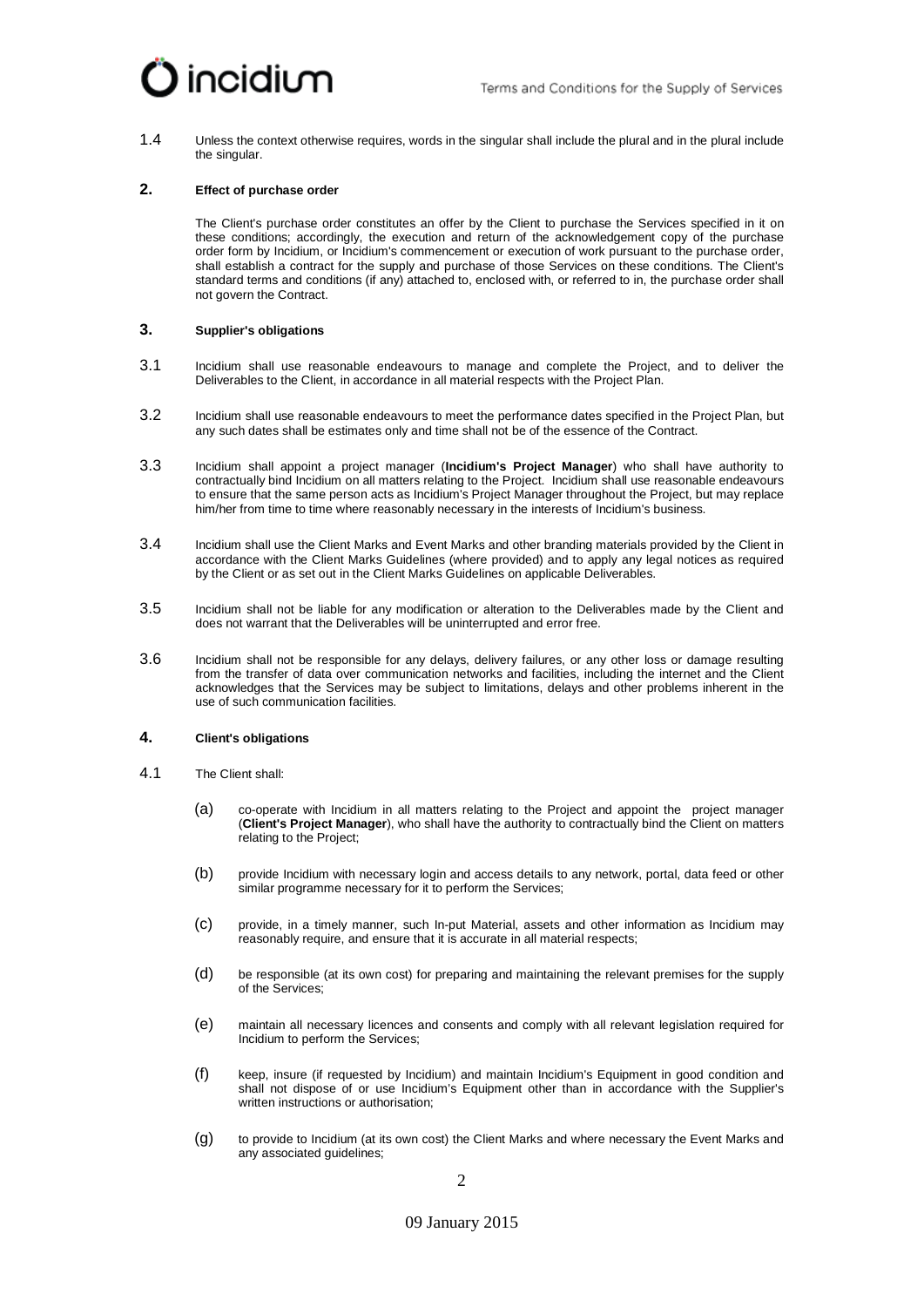

- (h) ensure that tools, systems, equipment and facilities, required by Incidium for the Services are in good working order and suitable for the purposes for which they are used in relation to the Services and conform to all relevant safety standards;
- (i) be responsible (at its own cost) for the access to the relevant premises and areas within the premises required to be accessed for the supply of Services;
- (j) be solely responsible for procuring and maintaining its network connections and telecommunications links as required for the Services and be responsible for any delays, delivery failures and all problems arising from or relating to its network and telecommunication links; and
- (k) provide all technical requirements specified by Incidium including but not limited to power outlets and access to the internet required for the supply of the Services.
- 4.2 If Incidium's performance of its obligations under the Contract is prevented or delayed by any act or omission of the Client or the Client's agents, sub-contractors or employees, the Client shall in all circumstances be liable to pay to Incidium on demand all reasonable costs, charges or losses sustained or incurred by it (including, without limitation, any direct or indirect consequential losses, loss of profit and loss of reputation, loss or damage to property, injury to or death of any person and loss of opportunity to deploy resources elsewhere).
- <span id="page-2-0"></span>4.3 The Client shall not, without the prior written consent of Incidium, at any time from the date of the Contract to the expiry of six months after the completion of the Services, solicit or entice away from Incidium or employ or attempt to employ any person who is, or has been, engaged as an employee or sub-contractor of Incidium.
- 4.4 Any consent given by Incidium in accordance with condition [4.3](#page-2-0) shall be subject to the Client paying to Incidium a sum equivalent to 20% of the then current annual remuneration of Incidium's employee or subcontractor or, if higher, 20% of the annual remuneration to be paid by the Client to such employee or subcontractor.

#### **5. Grant of rights and reservations**

- 5.1 The Client grants and Incidium accepts:
	- (a) a licence to use the Event Marks in production of the Deliverables during the delivery of the Services; and
	- (b) a licence to use the Client Marks in production of the Deliverables during the delivery of the Services,

in accordance with these conditions.

- 5.2 Incidium acknowledges and agrees that all rights in the Client Marks shall remain in the Client.
- 5.3 The Client represents to Incidium that it owns or controls the Client Marks and has the necessary consent to licence the Client Marks and the Event Mark's in accordance with the provisions of this Contract and that neither the use of the Client Marks or the Event Marks by Incidium will infringe the rights of any third party.
- 5.4 The Client shall indemnify Incidium against all liabilities, costs, expenses, damages and losses (including but not limited to any interest, penalties and legal costs (calculated on a full indemnity basis) and all other professional costs and expenses) suffered or incurred by Incidium arising out of or in connection with any claim made against Incidium by a third party for actual or alleged infringement of a third party's Intellectual Property Rights or moral rights arising out of or in connection with Incidium's use of the Client Marks and/or Event Marks.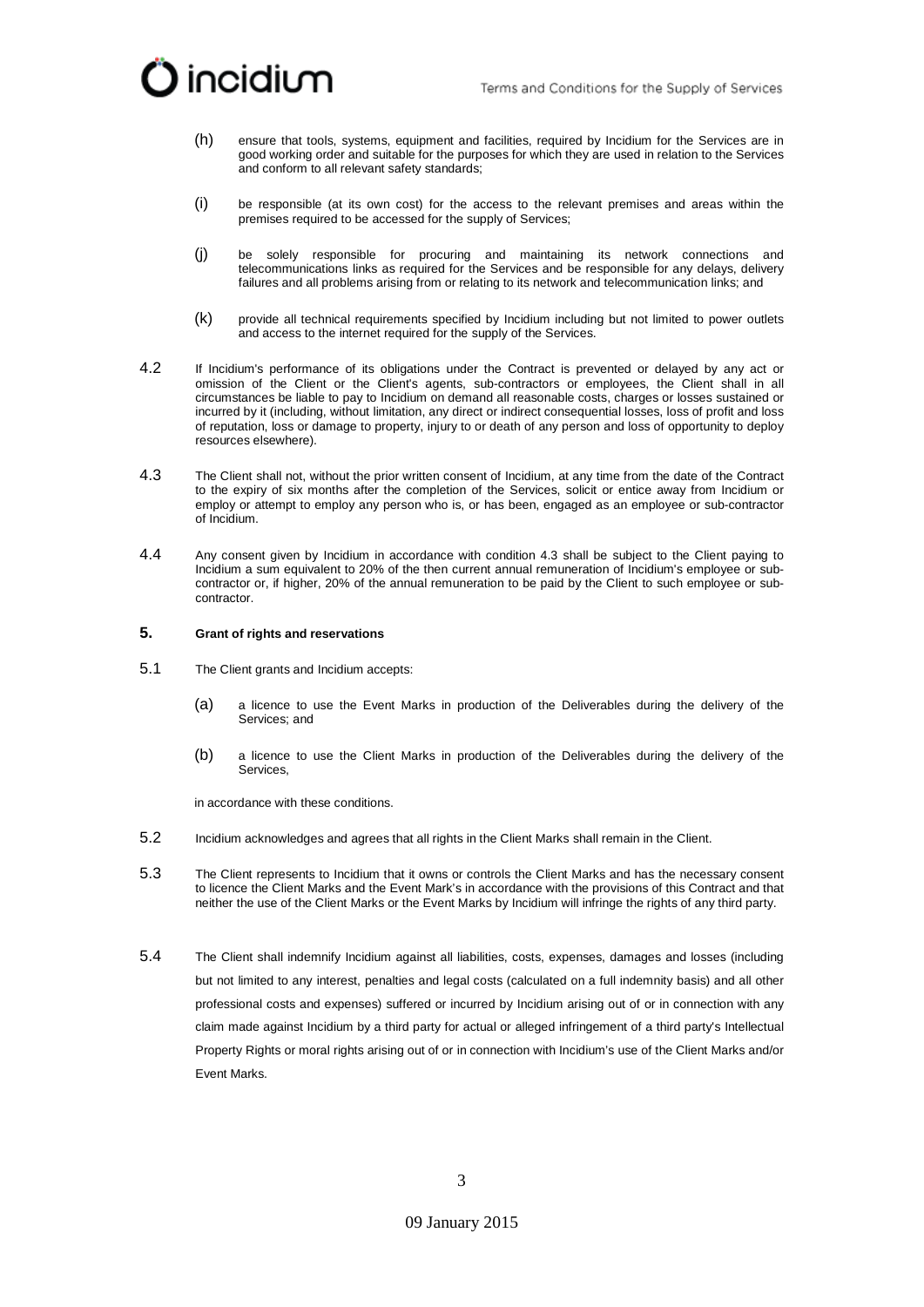

#### <span id="page-3-0"></span>**6. Change control**

- 6.1 The Client's Project Manager and Incidium's Project Manager shall be available at reasonable times and on reasonable notice to discuss matters relating to the Project. If either party wishes to change the scope of the Services, it shall submit details of the requested change to the other in writing.
- 6.2 If either party requests a change to the scope or execution of the Services, Incidium shall, within a reasonable time, provide a written estimate to the Client of:
	- (a) the likely time required to implement the change;
	- (b) any variations to Incidium's charges arising from the change;
	- (c) the likely effect of the change on the Project Plan; and
	- (d) any other impact of the change on the terms of the Contract.
- 6.3 If Incidium requests a change to the scope of the Services, the Client shall not unreasonably withhold or delay consent to it.
- 6.4 If the Client wishes Incidium to proceed with the change, Incidium has no obligation to do so unless and until the parties have agreed in writing on the necessary variations to its charges, the Project Plan and any other relevant terms of the Contract to take account of the change.

### <span id="page-3-1"></span>**7. Charges and payment**

- 7.1 The charges payable for the Services shall be calculated in accordance with Incidium's standard daily fee rates as amended from time to time. In addition Incidium may charge the Client;
	- (a) a license fee to cover the cost of hosting the Client's digital media content, the rental of onsite servers for the Project and a charge per connection to Incidium's servers; and
	- (b) a hire fee at a daily rate for the hire of Incidium's Equipment.
- 7.2 Incidium shall invoice the Client 50% of the amount set out in the Project Plan in advance of the Services being carried out (**Initial Payment**) and the balance of all funds due after completion of the Project (**Final Payment**). The Final Payment shall include any overtime, time, expenses and materials, calculated as provided in this conditio[n 7.](#page-3-1)
- 7.3 The Final Invoice shall provide a detailed breakdown of any expenses and materials, accompanied by the relevant receipts.
- 7.4 All amounts due under this agreement shall be paid by the Client to Incidium in full without any set-off, counterclaim, deduction or withholding (other than any deduction or withholding of tax as required by law).
- 7.5 Any price contained in the Project Plan excludes:
	- (a) the cost of hotel, subsistence, travelling and any other ancillary expenses reasonably incurred by the project team in connection with the Services, and the cost of any materials or services reasonably and properly provided by third parties required by Incidium for the supply of the Services. Such expenses, materials and third party services shall be invoiced by Incidium at cost; and
	- (b) VAT, which Incidium shall add to its invoices at the appropriate rate.
- 7.6 The Client shall pay each invoice submitted to it by Incidium in full, and in cleared funds, within 30 days of receipt.
- 7.7 Without prejudice to any other right or remedy that Incidium may have, if the Client fails to pay Incidium on the due date Incidium may: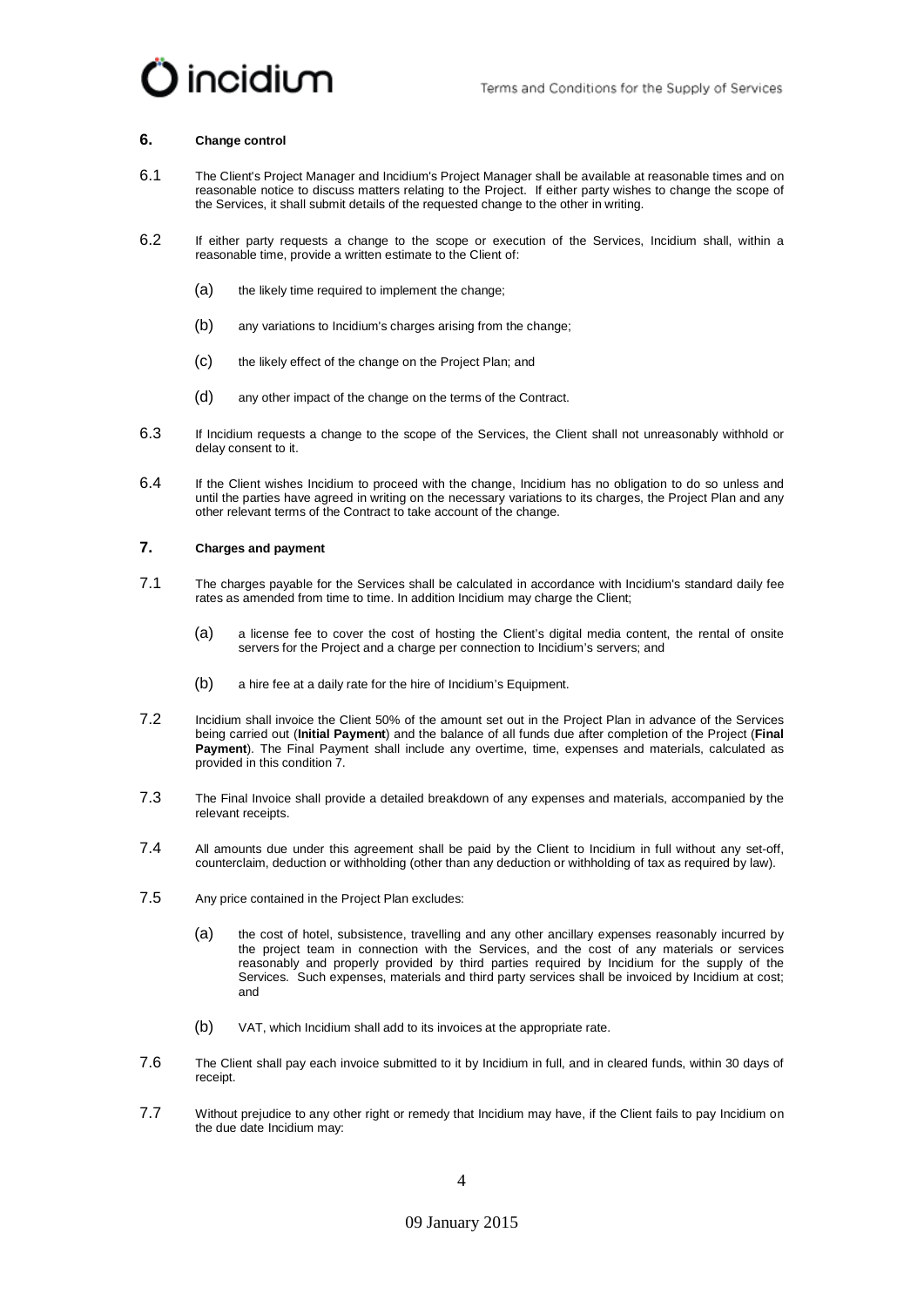

- (a) charge interest on such sum from the due date for payment at the annual rate of 4% above the base lending rate from time to time of Barclays Bank plc, accruing on a daily basis and being compounded quarterly until payment is made, whether before or after any judgment; and
- (b) suspend all Services until payment has been made in full.
- 7.8 Time for payment shall be of the essence of the Contract.
- 7.9 All payments payable to Incidium under the Contract shall become due immediately on termination of the Contract, despite any other provision. This condition is without prejudice to any right to claim for interest under the law, or any such right under the Contract.
- 7.10 Incidium may, without prejudice to any other rights it may have, set off any liability of the Client to Incidium against any liability of Incidium to the Client.

# **8. Event cancellation**

- 8.1 If the Event is cancelled for any reason (including, without limitation, by reason of a force majeure event). The Client shall promptly notify Incidium and the parties agree that:
	- (a) the Client shall not be in breach of this agreement by virtue of that cancellation; and
	- (b) on the Client notifying Incidium this agreement shall terminate save that the Client will be liable to pay a cancellation fee to Incidium in accordance with condition [8.2.](#page-4-0)
- <span id="page-4-0"></span>8.2 If the Event is cancelled the Client shall pay to Inciduim the Initial Payment, any expenses or commitments that Incidium has incurred or that it is bound to pay in relation to the Services and part or the whole of the Final Payment based on the following:
	- (a) if the Client gives notice to Incidium at least 30 working days prior to the date when Services are due to commence for an Event the Final Payment will not be payable;
	- (b) if the Client gives notice to Incidium between 29 15 working days prior to the date when Services are due to commence for an Event the Client will be required to pay 25% of the Final Payment;
	- $(C)$  if the Client gives notice to Incidium between 14 5 working days prior to the date when Services are due to commence for an Event the Client will be required to pay 50% of the Final Payment;
	- (d) if the Client gives notice to Incidium which is less than 5 working days prior to the date when Services are due to commence for an Event the Client will be required to pay 75% of the Final Payment plus any expenses incurred by Incidium in undertaking.

## <span id="page-4-2"></span>**9. Intellectual Property Rights**

All Intellectual Property Rights and all other rights in the Deliverables shall be owned by Incidium (excluding the Client Marks and Event Marks). Incidium hereby licenses all such rights to the Client on a non-exclusive, worldwide basis to such extent as is necessary to enable the Client to make reasonable use of the Deliverables and the Services as is envisaged by the parties. On termination of this agreement for whatever reason this licence will automatically terminate. Notwithstanding, any other condition Incidium may use the Client Marks and Event Marks for promotional or other uses.

# <span id="page-4-1"></span>**10. Confidentiality and Incidium's property**

- 10.1 The Client shall keep in strict confidence all technical or commercial know-how, specifications, inventions, processes or initiatives which are of a confidential nature and have been disclosed to the Client by Incidium or its agents, and any other confidential information concerning Incidium's business or its products which the Client may obtain. The Client shall restrict disclosure of such confidential material to such of its employees, agents or sub-contractors as need to know it for the purpose of discharging the Client's obligations to Incidium, and shall ensure that such employees, agents or sub-contractors are subject to obligations of confidentiality corresponding to those which bind the Client.
- 10.2 All materials, equipment and tools, drawings, specifications and data supplied by Incidium to the Client shall at all times be and remain the exclusive property of Incidium, any equipment that is to be stored/held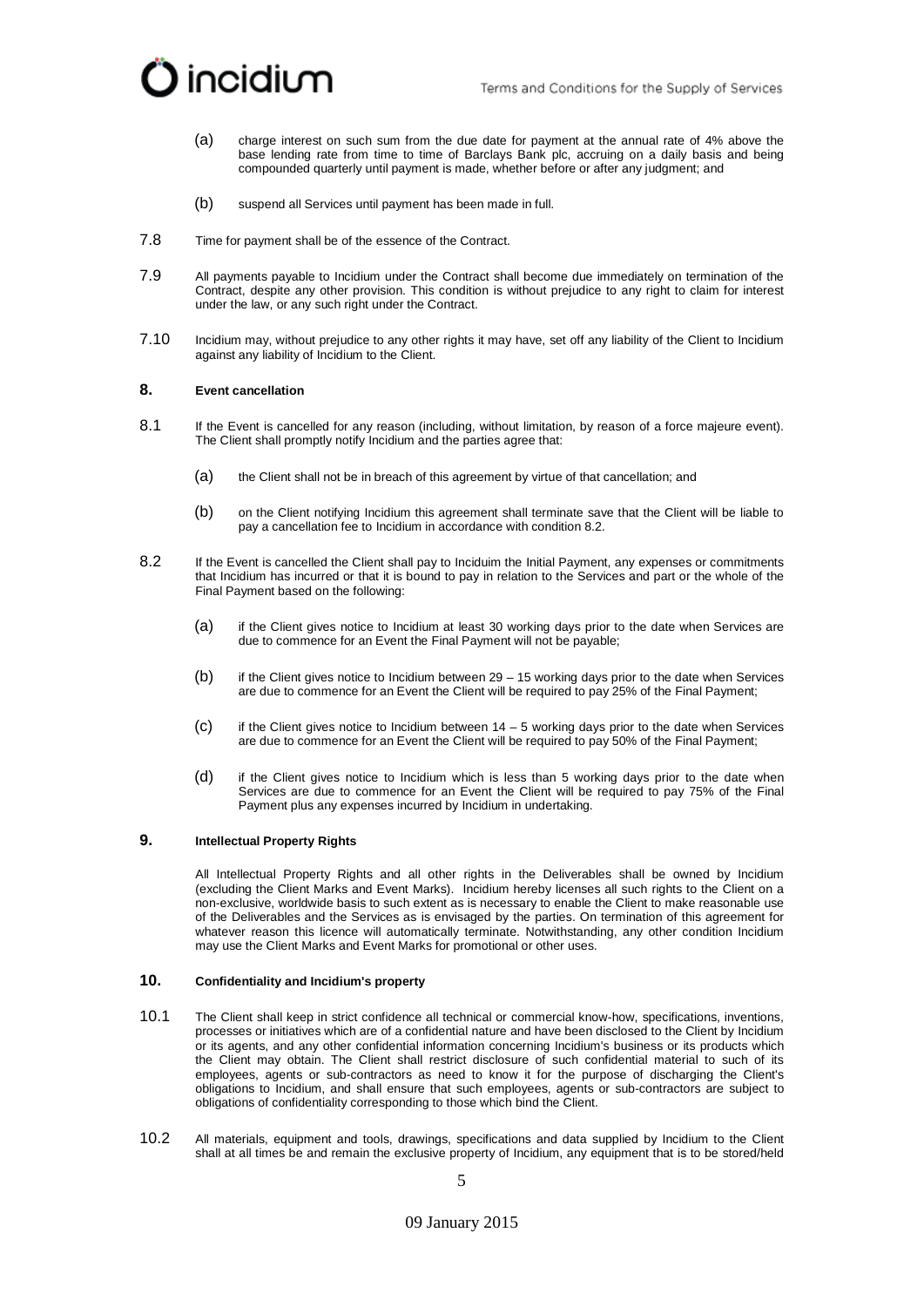

by the Client, shall be stored/held in safe custody by the Client at the Client's risk and maintained and kept in good condition by the Client until returned to Incidium, and shall not be disposed of or used other than in accordance with Incidium's written instructions or authorisation.

10.3 This conditio[n 10](#page-4-1) shall survive termination of the Contract, however arising.

### **11. Limitation of liability**

- 11.1 The following provisions set out the entire financial liability of Incidium (including without limitation any liability for the acts or omissions of its employees, agents and sub-contractors) to the Client in respect of:
	- (a) any breach of the Contract howsoever arising;
	- (b) any use made by the Client of the Services, the Deliverables or any part of them; and
	- (c) any representation, misrepresentation (whether innocent or negligent), statement or tortious act or omission (including without limitation negligence) arising under or in connection with the Contract.
- <span id="page-5-0"></span>11.2 All warranties, conditions and other terms implied by statute or common law are, to the fullest extent permitted by law, excluded from the Contract.
- <span id="page-5-1"></span>11.3 Nothing in these conditions excludes the liability of Incidium:
	- (a) for death or personal injury caused by Incidium's negligence; or
	- (b) for fraud or fraudulent misrepresentation.
- 11.4 Subject to condition [11.2](#page-5-0) and conditio[n 11.3:](#page-5-1)
	- (a) Incidium shall not in any circumstances be liable, whether in tort (including without limitation for negligence or breach of statutory duty howsoever arising), contract, misrepresentation (whether innocent or negligent) or otherwise for:
		- (i) loss of profits; or
		- (ii) loss of business; or
		- (iii) depletion of goodwill or similar losses; or
		- (iv) loss of contract; or
		- (v) loss or corruption of data or information; or
		- (vi) any special, indirect, consequential or pure economic loss, costs, damages, charges or expenses.
	- (b) Incidium's total liability in contract, tort (including without limitation negligence or breach of statutory duty howsoever arising), misrepresentation (whether innocent or negligent), restitution or otherwise, arising in connection with the performance or contemplated performance of the Contract shall be limited to the price paid for the Services.

# **12. Termination**

- 12.1 Without prejudice to any other rights or remedies to which the parties may be entitled, either party may terminate the Contract without liability to the other if:
	- (a) the other party fails to pay any amount due under this agreement on the due date for payment and remains in default not less than seven days after being notified in writing to make such payment;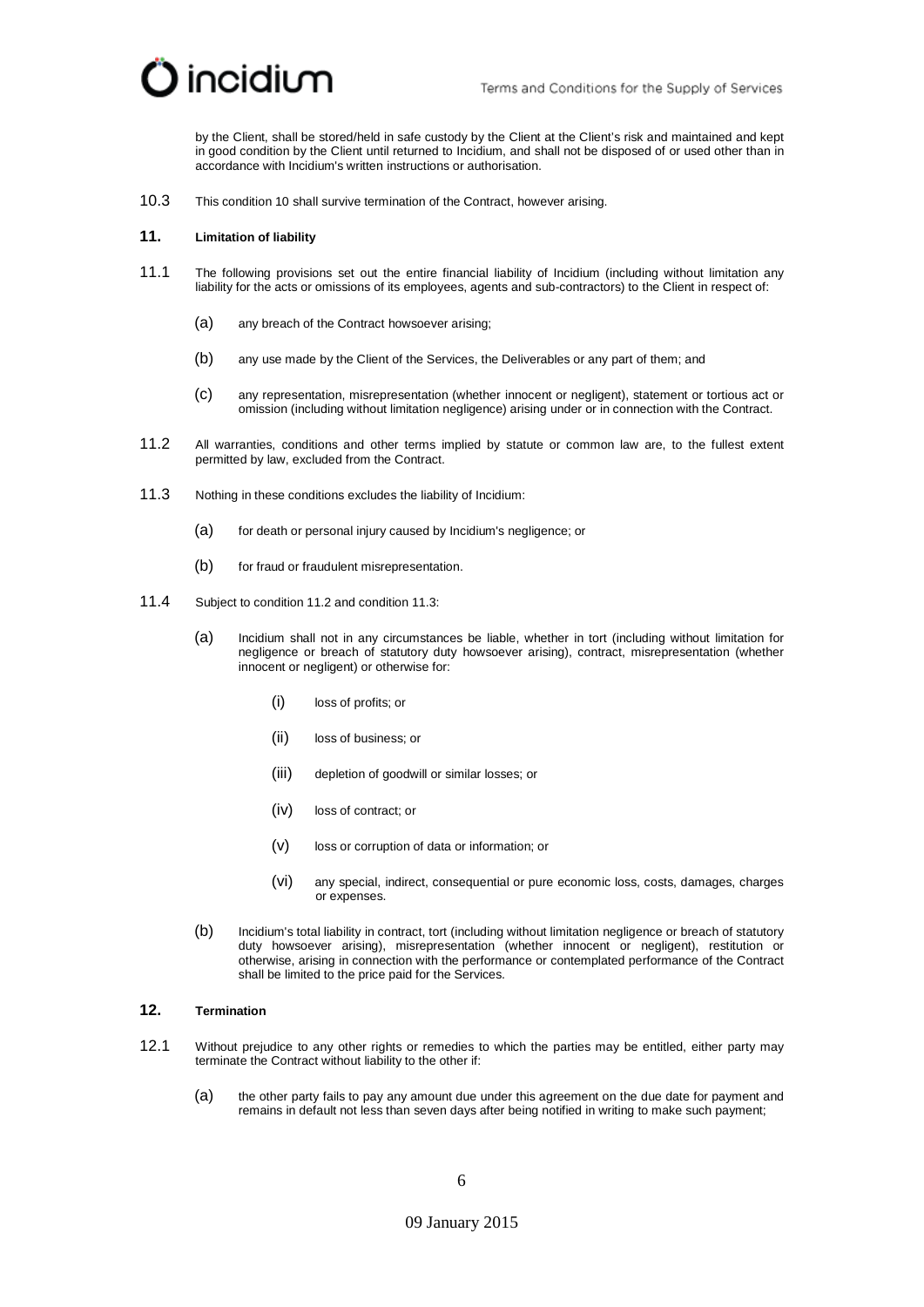

- (b) the other party commits a material breach of any other term of this agreement which breach is irremediable or (if such breach is remediable) fails to remedy that breach within a period of fourteen days after being notified in writing to do so;
- (c) the other party suspends, or threatens to suspend, payment of its debts or is unable to pay its debts as they fall due or admits inability to pay its debts or is deemed unable to pay its debts within the meaning of section 123 of the Insolvency Act 1986;
- (d) the other party suffers an insolvency event meaning any formal insolvency proceedings whether in or out of court, including proceedings or steps leading to any form of bankruptcy, liquidation, administration, receivership, arrangement or scheme with creditors, moratorium, stay or limitation of creditors' rights, interim or provisional supervision by a court or court appointee, winding up or striking off, dissolution or distress, execution or other process levied or event analogous to any of the event mentioned in this definition in any jurisdiction.
- 12.2 Termination of this agreement shall not affect any rights, remedies, obligations or liabilities of the parties that have accrued up to the date of termination, including the right to claim damages in respect of any breach of the agreement which existed at or before the date of termination.

#### **13. Consequences of Termination**

On termination or expiry of this agreement:

- (a) subject to condition 9, the licence granted by the Client to Incidium for use of the Client Marks shall immediately terminate;
- (b) the licence granted by Incidium to the Client in condition [9](#page-4-2) shall immediately terminate;
- (c) each party shall promptly return to the other any property of the other within its possession;
- (d) each party shall pay to the other any sums that are outstanding and to be accounted for under these conditions; and
- (e) any provision of this agreement that expressly or by implication is intended to come into or continue in force on or after termination or expiry of this agreement shall remain in full force and effect.

# **14. Force majeure**

Incidium shall not in any circumstances have any liability to the Client under the Contract if it is prevented from, or delayed in, performing its obligations under the Contract or from carrying on its business by acts, events, omissions or accidents beyond its reasonable control, including, without limitation, strikes, lock-outs or other industrial disputes (whether involving the workforce of Incidium or any other party), failure of a utility service or transport network, act of God, war, riot, civil commotion, malicious damage, compliance with any law or governmental order, rule, regulation or direction, accident, breakdown of plant or machinery, fire, flood, storm or default of suppliers or sub-contractors.

## **15. Waiver**

No failure or delay by a party to exercise any right or remedy provided under this agreement or by law shall constitute a waiver of that or any other right or remedy, nor shall it prevent or restrict the further exercise of that or any other right or remedy. No single or partial exercise of such right or remedy shall prevent or restrict the further exercise of that or any other right or remedy.

# **16. Rights and remedies**

The rights and remedies provided under this agreement are in addition to, and not exclusive of, any rights or remedies provided by law.

# **17. Severance**

17.1 If any provision or part-provision of this agreement is or becomes invalid, illegal or unenforceable, it shall be deemed modified to the minimum extent necessary to make it valid, legal and enforceable. If such modification is not possible, the relevant provision or part-provision shall be deemed deleted. Any